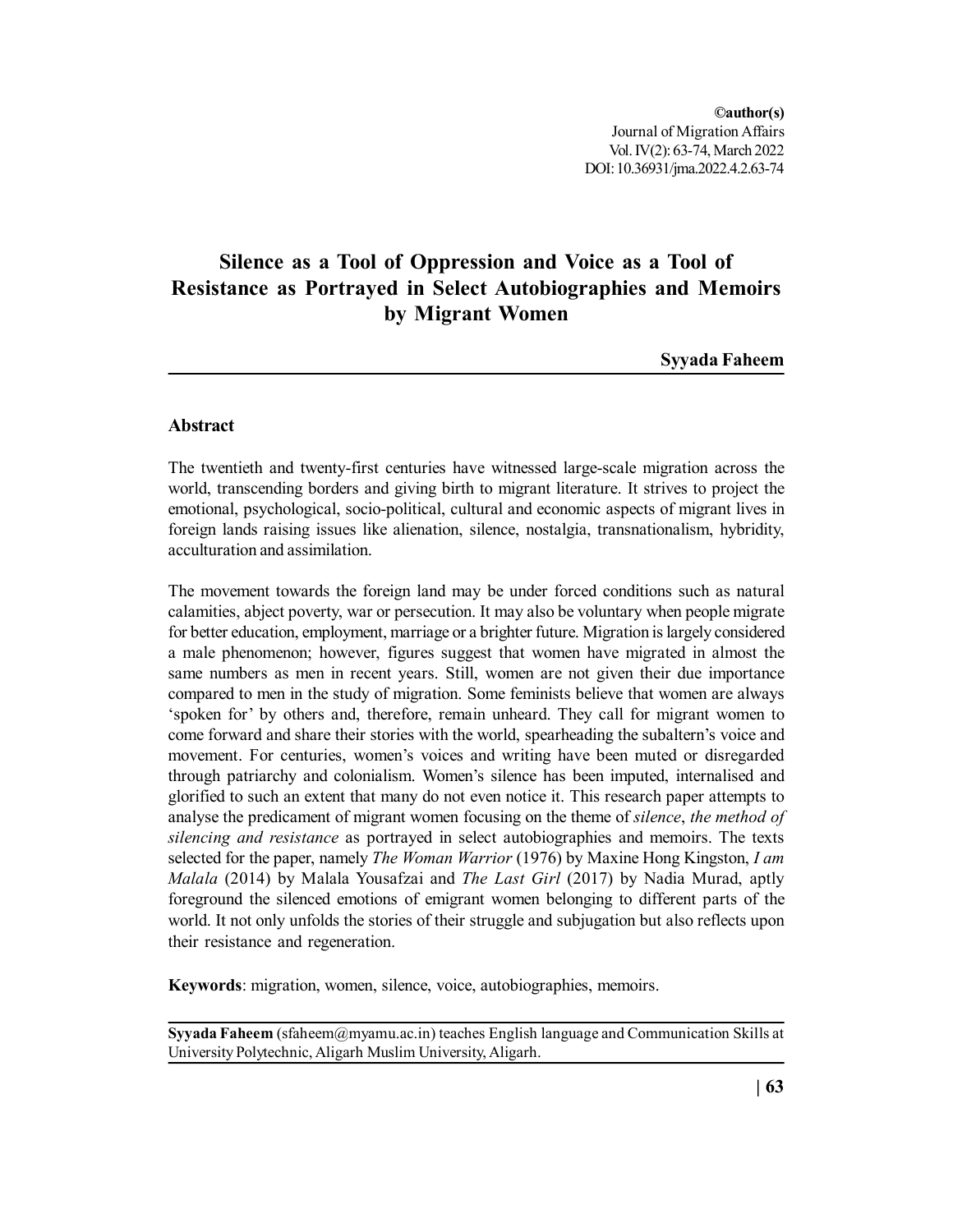#### **Introduction**

Amy Burge notes that the phenomenon of migration cannot be understood based purely on socio-scientific research (Burge 2020, 5). Frank proposes that "migration literature refers to all literary works that are written in an age of migration or at least to those works that can be said to reflect upon migration" (Frank 2015, 107-29). Duffy points out the difference between autobiographical works by migrants themselves and fiction by professional writers that reflects migration directly or indirectly (Duffy 1995, 20-39). Gallien comes up with the term "refugee poetics and aesthetics" including "the publications of former refugees turned residents or nationals as well as, those who have not experienced forced displacement" aiming for a better understanding of the refugee crisis (Gallien 2018, 742).

The autobiographical stories based on first-hand experiences of migrants or their descendants (second and third-generation migrants) are generally considered more authentic and real. They aim to tell the untold and unheard accounts of their loss and dislocation, questioning the stereotypical and biased portrayal of refugees/ immigrants in mainstream media and national literature. Gallien points out, "The experience of refugee writing often consists of co-writing and co-translation between 'nationals' and 'migrants', which again complicates monolithic national frames" (Gallian 2018, 744). Migrant literature challenges the preexisting definitions of the 'national', often rooting for the global rather than the national. Migration is often considered a male movement; however, figures suggest that women have migrated in almost the same numbers as men in recent years. In 2000, there were 85 million female migrants compared to 90 million male migrants (Thapan 2005, 11). Still, women are not given their due importance compared to men in the study of migration.

### **Autobiographies and Memoirs**

Audre Lorde considers writing a vital necessity for women's existence. She calls for "language and action" by breaking the silence of women from different races and sexual orientations. "I have come to believe over and over again that what is most important to me must be spoken, made verbal and shared, even at the risk of having it bruised or misunderstood. That the speaking profits me, beyond any other effect … and what I most regretted were my silences … My silences had not protected me. Your silence will not protect you …." (quoted in Gilbert and Gubar 2007, 225). Adeline Yen Mah advocates the idea of 'bibliotheraphy' as the use of literature to help readers comprehend, evaluate and empower their own lives (quoted in Brown and Clair 2006, 151).

An autobiography is the metamorphosis of self as it develops, overcoming the trials and tribulations of life. It can be said that diaries, memoirs and autobiographies written in moments of pain and distress become a panacea for bruised souls enlightening and inspiring several others. Despite being particularly vulnerable to criticism, women writers across the world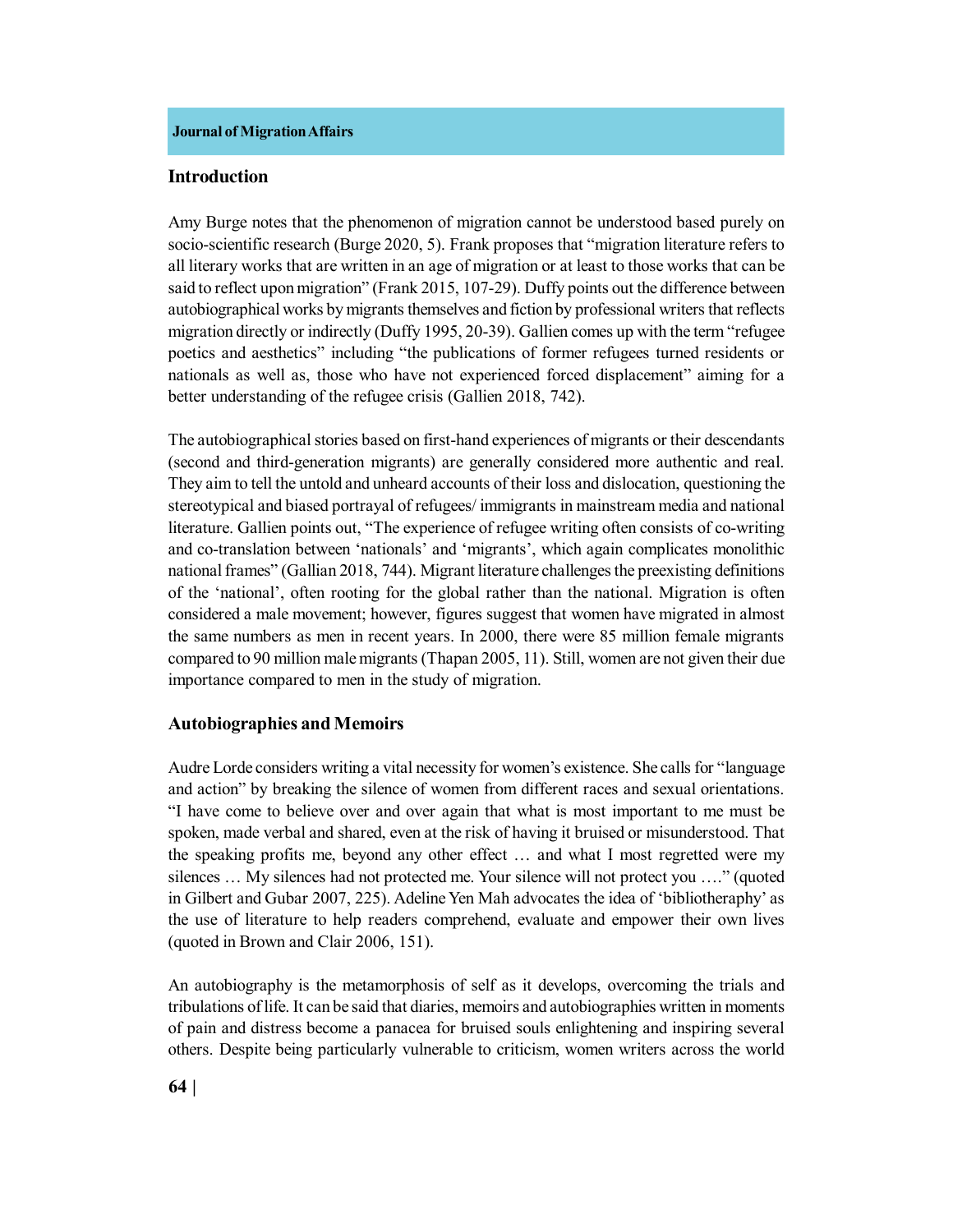are able to come up with some of the finest autobiographies and memoirs of their times (Faheem 2016, 138). This paper attempts to analyse three autobiographies and memoirs by migrant women belonging to diverse socio-cultural and political backgrounds.

*The Woman Warrior: Memoirs of a Girlhood among Ghosts* **by Maxine Hong Kingston** follows Kingston's memories of growing up as a child of Chinese immigrants in the United States of America. The book blends autobiography with Chinese folktales based on stories of different Chinese women. The folktales talk about the life and status of women in Chinese society, unravelling the complexities of Kingston's own life – her Chinese American identity, her silence and her finding of voice. She feels different from her American classmates as she does from her own Chinese relatives. Owing to her intergenerational transmission of identity (Thapan 2005, 33-36), it was difficult for her to balance the world she lived in America and her 'second hand' Chinese heritage imbibed chiefly through her mother (Kingston 1976).

*I am Malala* **by Malala Yousafzai with Patricia McCormick** is the story of Malala, a little girl living in the quaint village of Mingora in Pakistan. She was shot point-blank by the Taliban while on her way home from school for fighting for her right to education. Malala was named after the Pashtun heroine Malalai, who inspired her compatriots with her courage, and she literally grew up to be one. Right from a tender age, she was observant and critical of the ill-treatment of women and other social evils prevalent around her. She often dreams of becoming a politician to fix her country's problems. Malala was only ten years old when the Taliban took control over her region, followed by a series of murders, kidnappings and bombings. Mingora became the battleground between the Pakistani Army and the Taliban, making it impossible for people to stay there. They all decided to move to a safer place. Their identity was reduced to just three letters IDP – internally displaced persons – neither Pakistanis nor Pashtuns. On her return to her home in Mingora, Malala was attacked by the Taliban. She was airlifted to Birmingham to save her life (Yousafzai and McCormick 2014).

*The Last Girl: My Story of Captivity and My Fight Against the Islamic State* **by Nadia Murad and Jenna Krajeski** presents an autobiographical account of the horrors of the genocide conducted by the Islamic State of Iraq on the Yazidis during the Second Iraqi Civil War (2013-2017). It gives a heart-wrenching account of how the Yazidis were forced to flee their homes and robbed of their identity and how men were massacred and women were enslaved, bought, and sold like animals. Nadia's grit and determination made her survive such atrocities and enabled her to escape to Kurdistan and finally to Germany. Her unrelenting efforts as a human rights activist to free the Yazidis from the ISIS control and rehabilitate them got her the Nobel Peace Prize in 2018.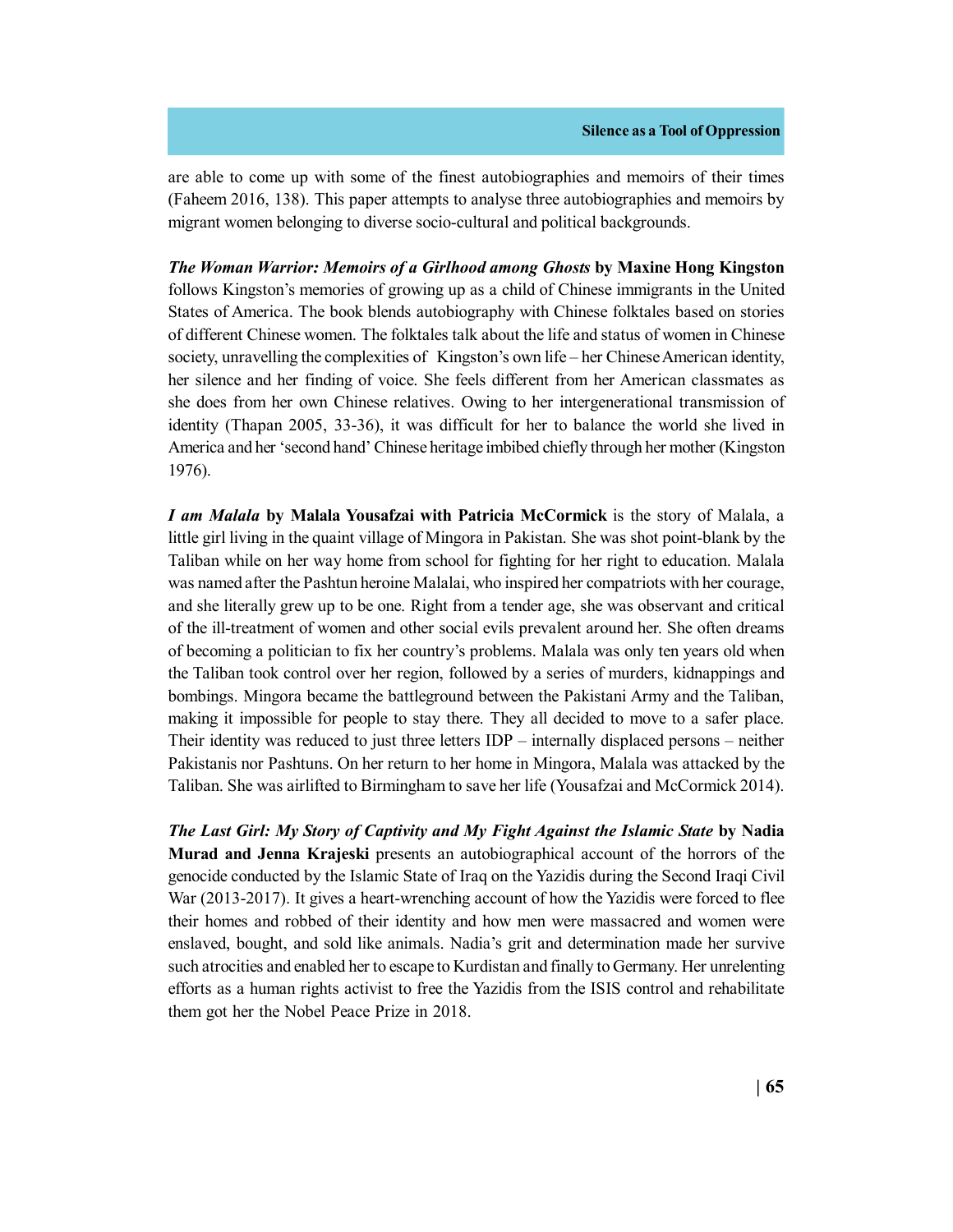#### **Silence**

One of the central themes of literature produced by emigrant women is 'silence and voice', along with alienation, nostalgia, violence, transnationalism, hybridity, acculturation and assimilation. Tirzah Z Zachariah highlights the relationship between feminist and postcolonial studies, arguing that, like colonised people, women have been deprived of an independent voice or space throughout history (Zachariah 2016, 22). Zachariah brings forth different feminist approaches to 'silence' by Tillie Olsen (2003), Elaine Showalter (1981), and King Kok Cheung (1993) to study the portrayal of 'silence' by migrant women. Tillie Olsen has written about different ways of interpreting women's silence. In her view, "silence is considered as inability of voices to find expression" (quoted in Zachariah 2016, 22). Female writers are more likely to be silenced or ignored than male writers. Elaine Showalter uses anthropological evidence to show that "in certain cultures women have evolved a private form of communication out of their need to resist the silence imposed upon them in public life" (Showalter 1981, 192). Cheung presents a detailed analysis of silences suggesting that "silence, too, can speak many tongues, varying from culture to culture'' (Cheung 1993, 1). She believes that silence should not always be considered as a sign of weakness; certain silences can also be enabling. Furthermore, Cheung lists certain common tendencies used by women writers to serve their purposes, such as the use of silence, both as a theme and a method, the use of literary devices like dream and fantasy, appearance/voice of a departed soul and open-ended quality of the text (quoted in Zachariah 2016, 25-26). Kingston's *The Women Warrior* describes Moon Orchid as a woman who is snubbed and disowned by her husband, having dreams and delusions about someone trying to kill her. She kept telling her daughter, "Don't come to see me because the Mexican ghosts will follow you to my new hiding place" (Kingston 1976, 155). She was silenced and ignored to such an extent that she started having hallucinations and lost her mind.

### **Methods of Silencing**

Houston and Kramarae point out that there can be innumerable ways and means of silencing women – keeping women uneducated and out of public life, positions of authority, and decision making are some of them (Houston and Kramarae 1991, 387-399). Other destructive forms of silencing may include namelessness, erasure, denial, ridicule, false naming, threats, racism, veiling, misuse of religion/culture, male-controlled media, omission, anti-women educational policies, censorship, wars, and terrorism.

# **Family Hierarchies, Customs and Traditions**

Women are often assigned responsibilities as docile homemakers looking after their homes, caring for children/elders, keeping the family together, and upholding customs and traditions. At the same time, they can be easily controlled, oppressed or even eliminated to restore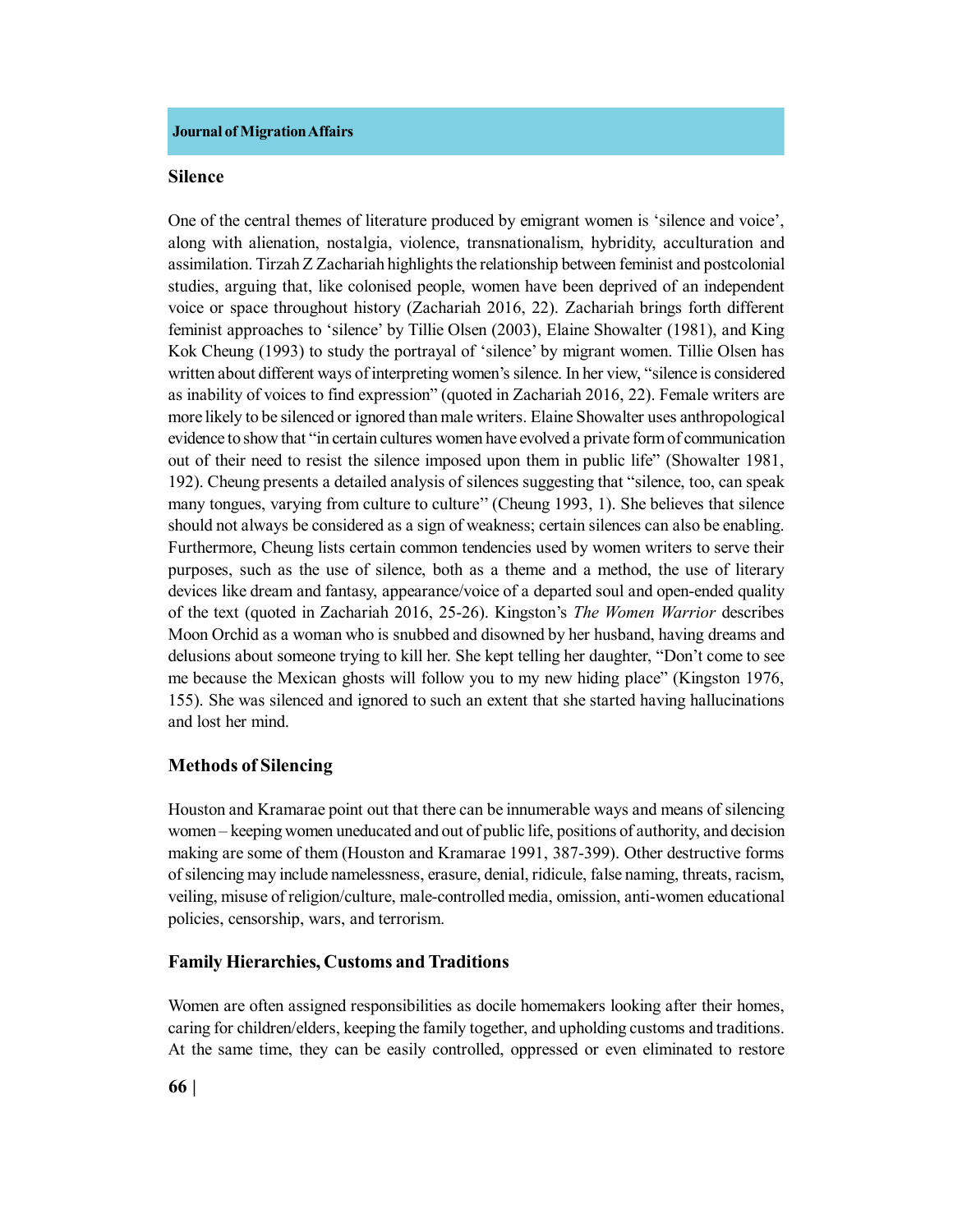#### **Silence as a Tool of Oppression**

family honour, customs, and rituals. Kingston's *The Woman Warrior* presents an exotic blend of Chinese folktales narrated by her mother as talk-stories and her own perception of her life in the US. Apparently, the stories talk of brave Chinese women or swordswomen fighting for their land; but they also paint a bleak picture of women in China. Whether Kingston's mother wants to motivate her to be a fighter or to tame her into an ideal Chinese woman is not clear. Despite being a successful working woman and a doctor, Kingston's mother's stories are full of disturbing images of repressive Chinese society like slave girls bought and sold, babies left to die, women committing suicide, ridiculed, disowned, rotting in a mental asylum or stoned to death on the mere suspicion of being a Japanese spy. According to Kingston, "When we Chinese girls listened to adults talk-story, we learned that we failed if we grew up to be but wives or slaves" (Kingston 1976, 19). Her stories have tips for Chinese women on how to dress up, how to comb your hair, how to speak, how to walk ("pigeon toed") *(*ibid*.,* 11) and so on.

In one of the stories, "No Name Woman", her mother tells Kingston about her father's sister who committed suicide, forgotten and disowned by the family for bringing disgrace upon them "Don't tell anyone you had an aunt. Your father does not want to hear her name. She has never been born" (ibid., 15). Another talk-story in the memoir, "At the Western Palace", talks about Brave Orchid's sister Moon Orchid's search for her estranged husband and her journey to the US to find her lost love, only to be mocked and rejected in return. "He looked directly at Moon Orchid the way the savages looked, looking for lies. "What do you want?" he asked. She shrank from his stare; it silenced her crying." …… "Look at her. She'd never fit into an American household. I have important American guests who come inside my house to eat." He turned to Moon Orchid, "You can't talk to them. You can barely talk to me" (ibid*.*, 152-153). At that time, it was a common practice for Chinese men to move to the West leaving their wives and children behind. First, the woman is silenced into a voiceless slave and then she is mocked for her inability to speak well.

In her memoir, Malala explains how even as a child she was able to notice the discrimination against women in Pakistan and how fortunate she was to be blessed with a doting father. "I was the apple of my father's eye. A rare thing for a Pakistani girl" (Yousafzai and McCormick 2014, 18). "Some fathers don't even think of their daughters as valued members of their families…" (ibid*.*, 23).

### **Racism**

It can be said that women of colour are silenced even more when there is sexism and racism in their own families, workplace and society. Michele Wallace opines that because of racism and sexism, a black woman does not dare to make herself clear; "the consequences in home and community seem too high" (Wallace, 1990, 220). The white Euro American culture has little or no interest in knowing about girls and women of colour.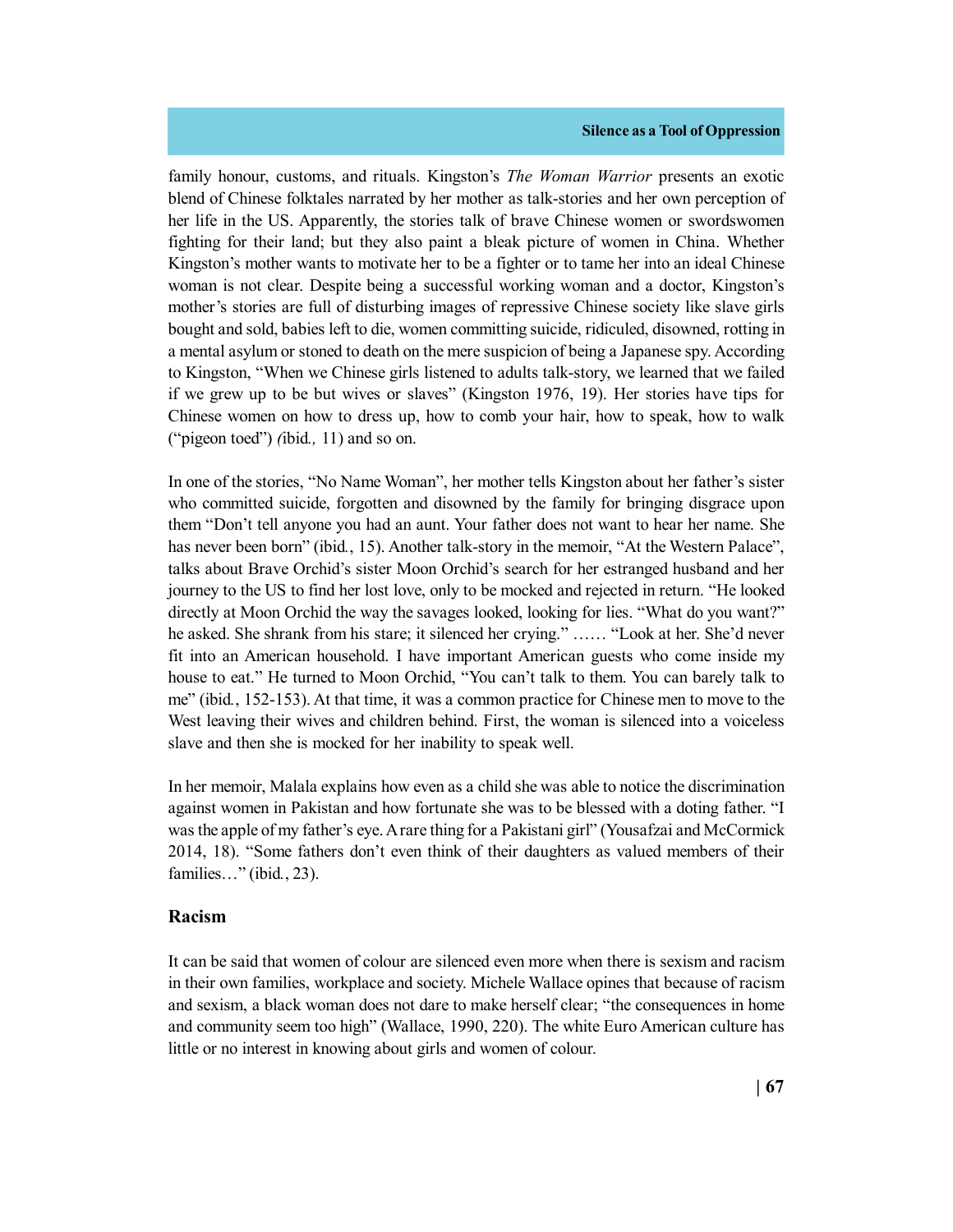In one of the stories in Kingston's memoir, "*White Tigers*", she visualises herself as a Chinese woman warrior, Fa Mu Lan, who fought bravely, recollecting her magical chant. However, she soon realises that in the US she cannot gather enough courage to speak up against her racist bosses. In one of the instances, Kingston relived how her boss used extremely offensive and hateful words like "nigger yellow", mocking her Chinese origin. "I once worked at an art supply house that sold paints to artists. "Order more of that nigger yellow, willya?" the boss told me. "Bright, isn't it? Nigger yellow". "I don't like that word". I had to say in my bad, small person's voice that makes no impact. The boss never deigned to answer." Kingston also describes how her racist employer maliciously selected a venue for an official banquet that was picketed by interracial American organisations like CORE and NAACP working for the rights of people of colour in the US. "I also worked at a land developers' association. The building industry was planning a banquet for contractors, real estate dealers, real estate editors. "Did you know the restaurant you chose for the banquet is being picketed by CORE and the NAACP?" I squeaked. "Of course I know." The boss laughed. "That's why I chose it". "I refuse to type these invitations," I whispered, voice unreliable." (Kingston 1976, 48- 49). In both these instances, Kington felt too weak and insignificant to voice her feelings or overcome her fear.

# **Wars, Terrorism and Ethnic Cleansing**

Women may have little say or participation in promoting wars but they suffer massively. Evelyne Accad, in her 1990 book *Sexuality and War: Literary Masks of the Middle East*, while discussing violence and peace mentions how the following are all related in a sexist and racist society: rape, femicide, infanticide, pornography, sexual slavery, sexual harassment, militarisation, war, refugees, terrorism, and armament (as quoted in Houston and Kramarae 1991, 393).

In her memoir, Nadia talks about 'rape' being used throughout history as a weapon of war by men against women – a symbol of terror and misogyny. "The rape was the worst part. It stripped us of our humanity and made thinking about the future – returning to Yazidi society, marrying, having children, being happy – impossible. We wished they would kill us instead" (Murad and Krajeski 2017, 161).

*The Last Girl* presents the testimony of how ISIS misuses and misinterprets Islam justifying rape and killings through their fatwas and pamphlets. It gave them license to enslave, torture, buy and sell, marry and convert Yazidi women as their 'sabayas'. "But you have no choice. You are here to be sabaya and you will do exactly what we say. And if any of you scream again, trust me, things will be even worse for you. … We were no longer human beings—we were sabaya" (ibid*.*, 122-123). ISIS called their human spoils sabaya referring to young Yazidi women they would buy and sell as sex slaves. Sabaya were expected to be totally subservient to their masters. They were snubbed, beaten, whipped, and repeatedly raped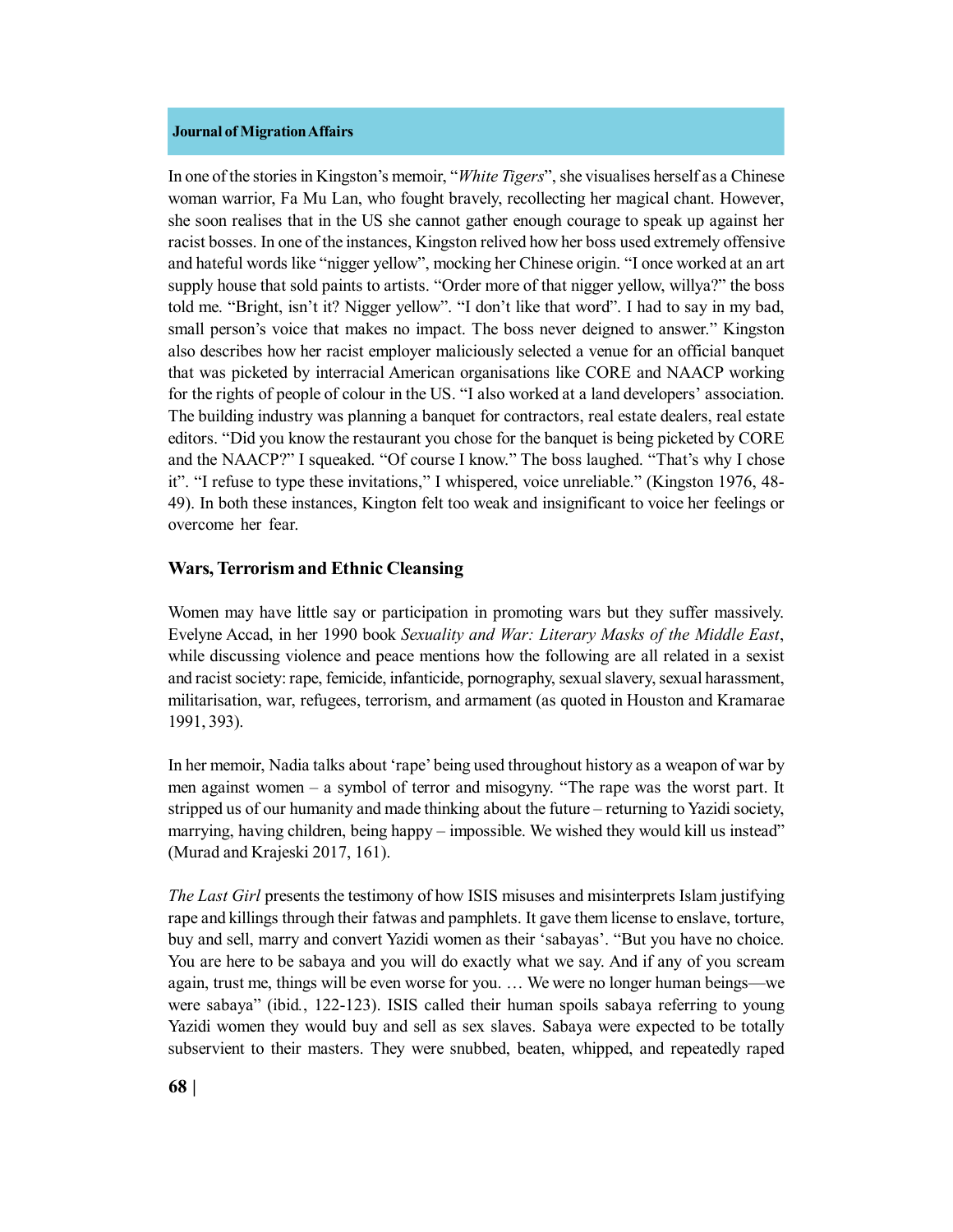whenever they dared to raise their voice or escape. "When I felt his hand on my shoulder again, I screamed. It tore open the silence. Soon other girls started screaming as well, until the inside of the bus sounded like the scene of a massacre. Abu Batat froze. "Shut up all of you!" he shouted, but we didn't" *(*ibid*.*, 121)…… "Why did you scream?" Nafah tightened his grip on my hair ...Then he spat in my face ... Nafah pushed the lit cigarette into my shoulder, pressing it down through the fabric of the dresses and shirts I had layered on that morning, until it hit my skin and went out. The smell of burned fabric and skin was horrible, but I tried not to scream in pain. Screaming only got you into more trouble … Nafah slapped my face hard, twice, … "Go back to the other sabaya," he said. "And never make another sound again." (ibid*.*, 127-128).

The Yazidis were brutally massacred, enslaved and converted by ISIS. They were snatched off their home, religion and identity as if the Yazidis never existed on earth "…… they piled up all the documents—IDs, ration cards, birth certificates—and burned them, leaving the ashes in a mound. It was as though they thought that by destroying our documents, they could erase the existence of Yazidis from Iraq" (ibid*.*, 132). The use of such violence and force may lead to total silence of the masses through ethnic cleansing.

# **Misogynistic Policies for Education and Public Life**

Malala Yousufzai, the youngest-ever Nobel Peace Prize winner, is a symbol of peaceful protest for education. Her memoir, *I am Malala* gives a powerful insight into the drastic change in her peaceful life in Pakistan after the Taliban took over. Malala's own school, which was no less than a paradise for her, was under threat. It was a symbol of education, hope and freedom – a refuge from the chaos and insanity of a city at war. In her own words, "inside the Khushal school, we flew on wings of knowledge. In a country where women are not allowed out in public without a man, we girls travelled far and wide inside the pages of our books." (Yousafzai and McCormick 2014, 34)

Malala dared to speak openly against the Taliban, attending rallies, writing dairies, and giving interviews in national and international media calling for help amidst threats and violence. "'This is not the stone Age', I said. 'But it feels like we are going backward. Girls are getting deprived of their rights' … Microphones made me feel as if I were speaking to the whole world…. I felt as if the wind would carry my words, the same way it scatters flower pollen in the spring, planting seeds all over the earth" (ibid*.*, 71). Denying them education and basic human rights, "Taliban want to turn the girls of Pakistan into identical, lifeless dolls" without any voice, feeling or identity (ibid*.*, 75). The text abounds in numerous such references "Banners that read WOMEN NOT ALLOWED were strung up at the entrance of the market … Fazlullah kept up his attacks saying that girls who went to school were not good Muslims – that they will go to hell" (ibid*.*, 48). "The women of the village also have to hide their faces whenever they left their homes. And they could not meet or speak to men who were not their close relatives. None of them could read … Schools for girls had been burned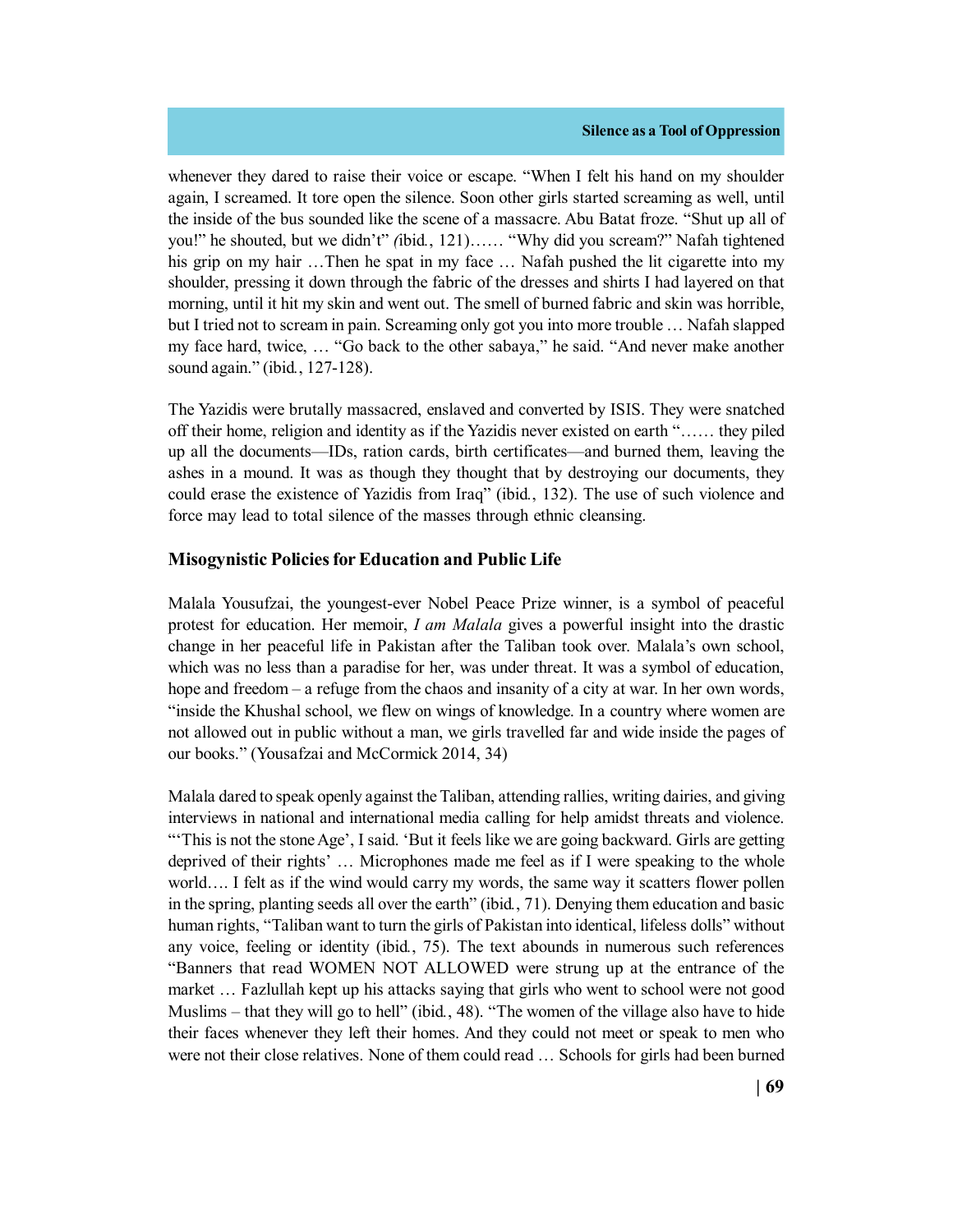to the ground, and all women were forced to wear a severe form of burqa, a head to toe veil." (ibid*.*, 23-24). "I'd seen the wives be required to walk a few paces behind their husbands. I'd seen the women be forced to lower their gaze when they encountered a man … Living under wraps seemed so unfair – and uncomfortable. From an early age, I told my parents that no matter what other girls did, I would never cover my face like that. My face was my identity … 'Malala will live as free as a bird'." (ibid*.*, 17-18)

In *The Last Girl*, Nadia reiterates that life was not easy for women in Iraq under ISIS. They were wiped out of public life. "All the women were completely covered in black abayas and niqabs; ISIS has made it illegal for a woman to leave home uncovered or alone, so they floated through the streets, almost invisible." (Murad and Krajeski 2017, 133)

# **Threats and Ridicule**

Nadia recounts how forced marriages, conversion and humiliation by ISIS snatched Yazidi women's identity away from them, muting them physically, mentally, and emotionally. "Hajji Salman would tell me over and over, "I will punish you if you try to escape" … Maybe, if I tried to escape, the beating would be severe enough to scar or disfigure me … "You are no longer a virgin," he would say, "and you are a Muslim. Your family will kill you. You are ruined." Even though I had been forced, I believed him. I felt ruined." (ibid*.*, 171-172)

These women were made to believe that they were worthless creatures having nowhere to go. Women's discourse as well as their existence are trivialised. Nadia recollects how one of the ISIS militants yelled at them scornfully, "All you Yazidis, do you always stink?" … "I wanted the militants to be so put off by our stench – after sitting in hot buses, many of us vomiting from fear – that they wouldn't touch us. Instead, they pushed us toward the bathroom in groups. "Wipe that filth off of you!"" (ibid*.*, 134)

# **Apathy or Women's Complicity in Silencing Other Women**

Kingston's *The Woman Warrior* opens up with her mother warning her not to speak, thus one woman silencing the other. "You must not tell anyone, what I am about to tell you." (Kingston 1976, 3). This statement is highly ironic and paradoxical. It is ironic as Kingston has found her voice through her memoir and she is telling everyone about it. It is a paradox because much of Kingston's mother's preaching is based on telling—giving voice to the Chinese customs and traditions.

In her memoir, *The Last Girl*, Nadia asks certain pertinent questions regarding the apathy of the people living in the towns or cities where she and other women were taken as sex slaves. "I was amazed to see that life was going on as usual ... Civilian cars filled the road in front of us and behind us, the drivers barely glancing at the trucks full of women and children. We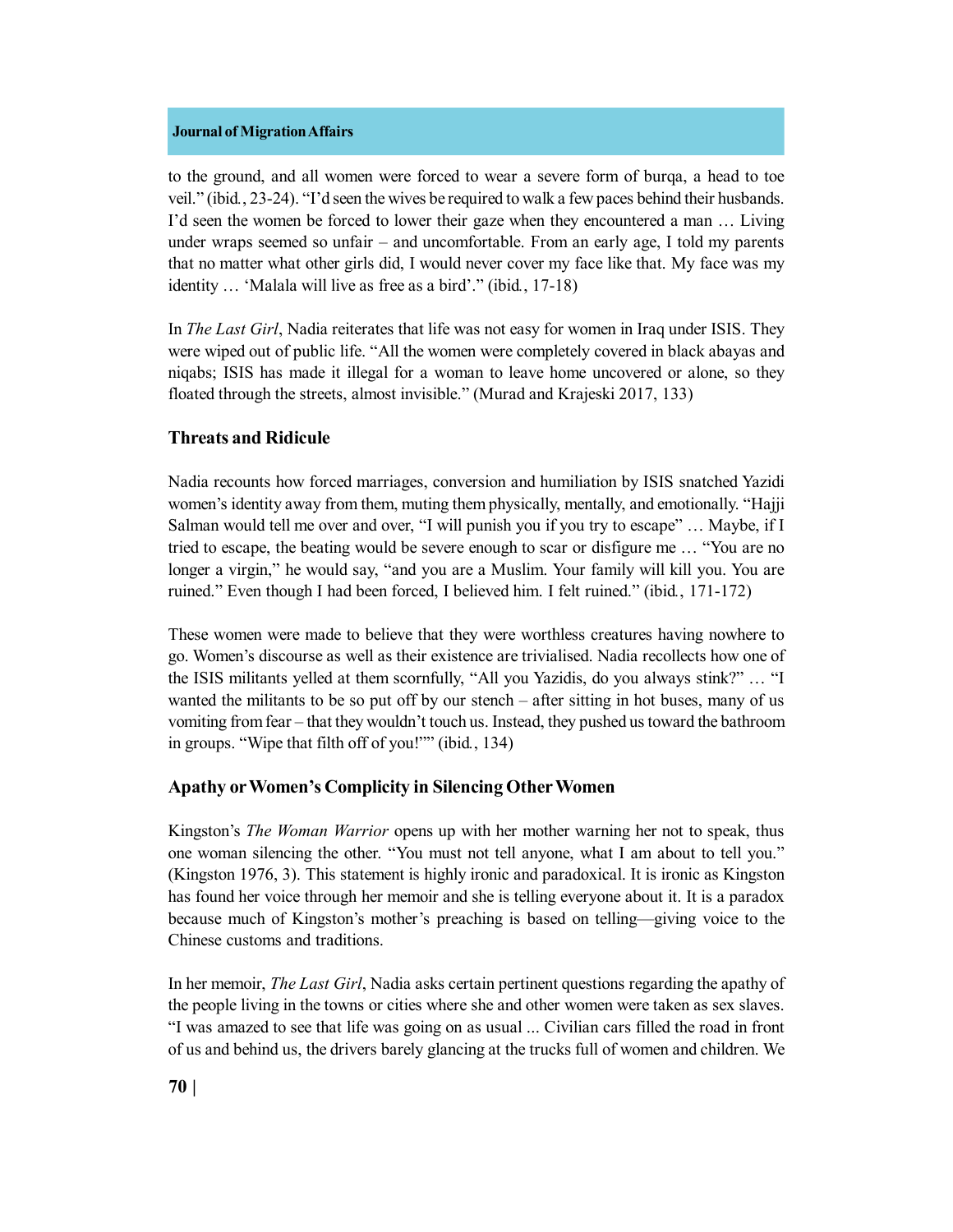couldn't have looked normal, stuffed into the backs of trucks, crying and holding on to one another. So why wasn't anyone helping us?" (Murad and Krajeski 2017, 109) "The screams from the slave market followed us, loud enough to echo through the entire city. I thought about the families in the houses on those streets ... There was no way they couldn't hear what was going on in the house. Music and television, which otherwise might have drowned out our screams, were banned by ISIS" (ibid*.*, 143). Moreover, she was taken aback by the apparent indifference of the Iraqi women "Any woman in Iraq, no matter her religion, had to struggle for everything. Seats in parliament, reproductive rights, positions at universities all these were the results of long battles ... Under ISIS, women were erased from public life. Men joined it for obvious reasons— they wanted money, power, and sex ... Those men were served by the laws adopted by ISIS, which gave them total authority over their wives and daughters. I couldn't understand, though, why a woman would join the jihadists and openly celebrate the enslavement of girls ..." (ibid*.*, 153).

The indifference of the women of her own country towards the plight of Yazidi women tore her heart and filled her with bitterness and disgust. She narrates her encounter with a non-Yazidi woman in Mosul in the following words: "I stared at Morteja's mother, looking for a glimmer of sympathy. She was a mother after all ... She knew I was there by force, that I was separated from my family, and that the men in Kocho had been killed. She showed no affection or sympathy toward me, only glee in finding out that because I had been forced to convert to Islam, there was one fewer Yazidi in Iraq. I hated her, not just because she had let Mosul be taken over by ISIS, but because she had let it be taken over by men." (Murad and Krajeski, 2017, 152-153).

# **Finding a Voice**

Through all these years, women have learnt and devised effective communication techniques against intense methods of silencing and suppression. According to Houston and Kramarae, some of the ways women have broken silence are through the analysis of silencing techniques, including creative code-switching, re-evaluation of trivial discourse, graffiti, oral histories, coining new words, writing diaries, journals, memoirs, forming support groups, starting women's presses and other alternate means of expression. Houston and Kramarae noted that the use of silence under the pretence of docility and ignorance were among the leading strategies of resistance for the African American slaves (Houston and Kramarae 1991, 394)

The final chapter of the memoir *The Women Warrior*, 'A Song for the Barbarian Reed Pipe' focuses on Kingston's difficult childhood and teenage years, her attempts to get a voice and to reconcile with her mother and her conflicting messages about women's empowerment and disempowerment. She even holds her mother responsible for her inability to speak properly, for cutting the membrane under her tongue as part of the Chinese custom. Eventually, Kingston was able to find her own voice through her writing; her words became her arsenal to overcome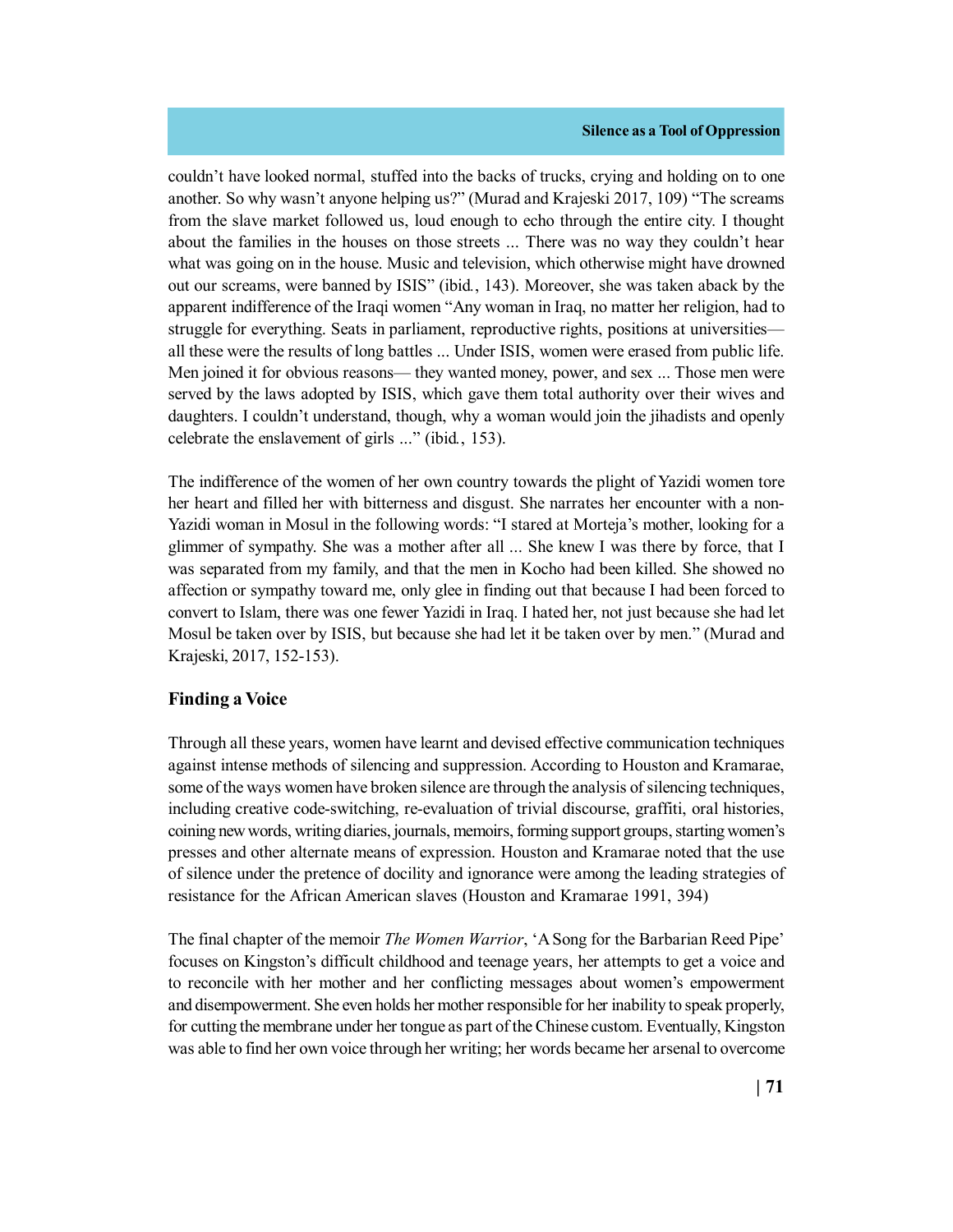her doubts, insecurities and frustration. She was able to create and assert her own identity, her own talk-story keeping whatever she liked from her mother's stories and discarding whatever she did not. She went on to become a celebrated author and a successful teacher. Finally, she was able to recollect her own victory chant, sing her own song, refusing to be silenced anymore by anyone. Kingston told her mother, "I don't want to listen to any more of your stories; they have no logic. They scramble me up. You lie with stories ... " "You can't stop me from talking. You tried to cut off my tongue but it didn't work ... I am smart. I can do all kinds of things. I can make a living and take care of myself" (Kingston 1976, 201-202) In her memoir, Malala remembers her fight for survival at various hospitals in Pakistan and UK. She was finally able to speak and smile after undergoing numerous surgeries and spending months in hospitals. Malala's voice, which the Taliban wanted to silence, grew louder and stronger with time. During her address at the United Nations in New York in 2013, Malala reiterated her vision:

"…Malala Day is not my day. Today is the day of every woman, every boy and every girl who has raised their voice for their rights…. I raise up my voice not so that I can shout, but so that those without a voice can be heard…On the ninth of October 2012, the Taliban shot me on the left side of my forehead. They shot my friends, too. They thought that the bullets will silence us. But they failed. And then, out of that silence came thousands of voices ... Weakness, fear and hopelessness died. Strength, power and courage was born … One child, one teacher, one pen, and one book can change the world" (Yousafzai and McCormick 2014, 191-192).

In Nadia's own words, "Every second with ISIS was part of slow, painful death – of the body and soul" (Murad and Krajeski 2017, 119). Nevertheless, this death and despair lead to her rebirth and regeneration. Her resolve to save herself and others and to see the ISIS being trialled and penalised for their crimes kept her going. She declares, "I know now I was born in the heart of the crimes committed against me … My story is the best weapon I have against terrorism, and I plan on using it until those terrorists are put on trial (ibid*.*, 2017, 308). She sincerely hopes that she should be the 'last girl' in the world with such a story.

In the Foreword to *The Last Girl*, Nadia's lawyer Amal Clooney remarks, "As a humanrights lawyer, my job is often to be the voice of those who have been silenced: … There is no doubt ISIS tried to silence Nadia when they kidnapped and enslaved her, raped and tortured her, and killed seven members of her family in a single day. But Nadia refused to be silenced. She has defied all the labels that life has given her: Orphan. Rape victim. Slave. Refugee. She has instead created new ones: Survivor. Yazidi leader. Women's advocate. Nobel Peace Prize nominee. United Nations Goodwill Ambassador. And now author… Those who thought that by their cruelty they could silence her were wrong. Nadia Murad's spirit is not broken, and her voice will not be muted" (ibid*.*). She has become the voice of every Yazidi woman, every rape victim, and every refugee who has been abused and who is waiting for justice and rehabilitation.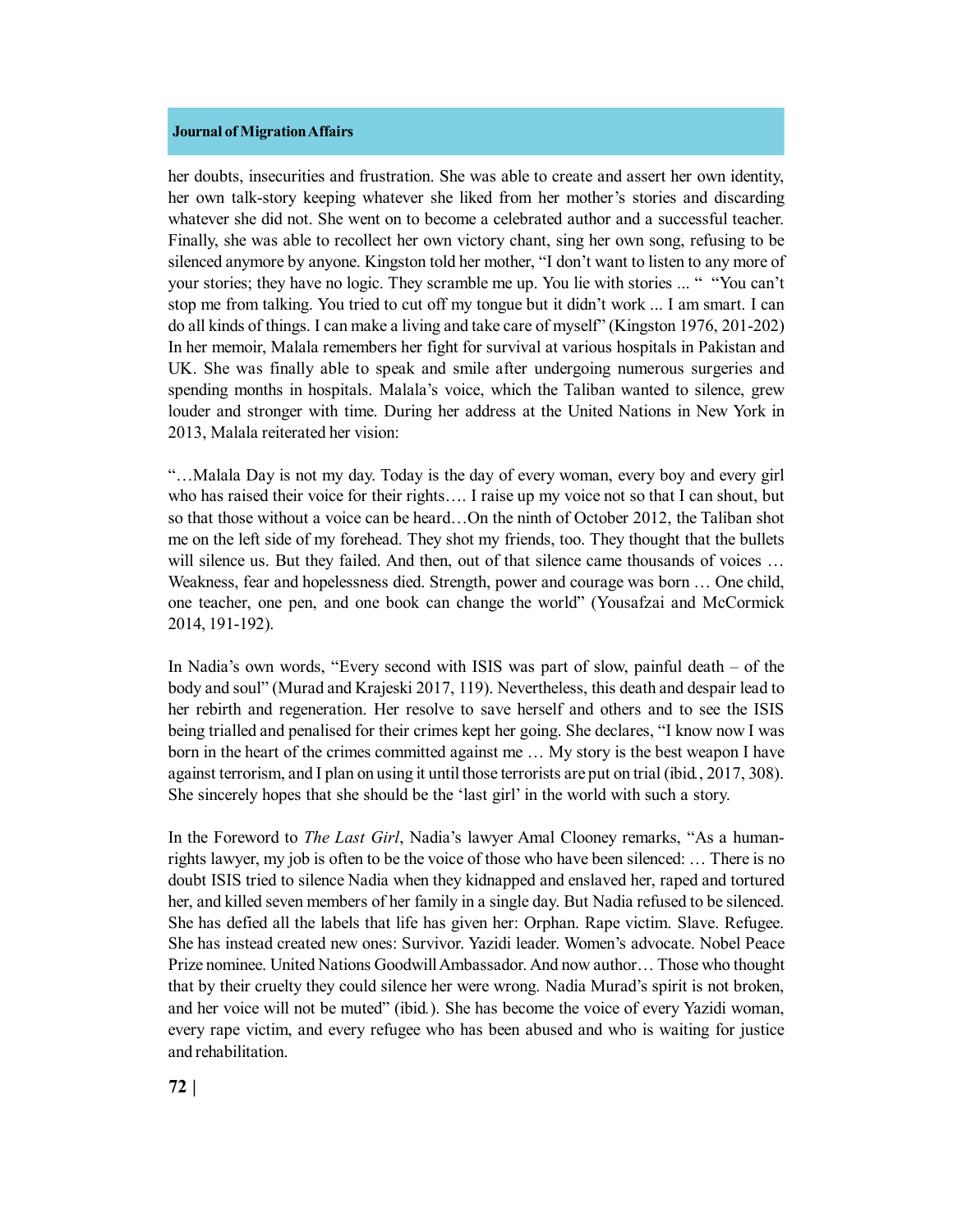### **Conclusion**

Migration literature has made its mark through poetry, fiction, autobiographies and memoirs. Some emigrant writers are exploring new arenas like graphic novels and digital forms to disseminate global awareness about the complexities and challenges related to their displacement. Amy Burge questions whether migrant literature is enough to change the world or help create a more equitable life for all, especially refugees and migrants (Burge 2020, 20). Gallien considers "refugee literature and art as forms of poetic and political intervention" (Gallien 2018, 723), while Viet Than Nguyen reminds us about its limitation. He says "True justice is creating a world of social, economic, cultural, and political opportunities that would allow all the voiceless to tell their stories and be heard, rather than be dependent on a writer or a representative of some kind." (Nguyen 2018, 20)

It can be concluded that migrant literature may not offer instant justice or rehabilitation to the refugees or migrants, but it surely gives them a 'space' to vent out their anger and share their dreams with the rest of the world. Migrant literature humanises the refugee crisis. Such stories by migrant women, refugees, victims, enslaved people, survivors, writers and activists are definitely a step forward –making their voices heard, generating awareness and creating empathy. It must be coupled with better welfare policies, effective laws and fair trials, particularly for women and children, formulated and implemented by the concerned governments and lawmakers to save the world from more hatred, violence, and misery.

### **References**

Accad, Evelyne. 1990. *Sexuality and War: Literary Masks of the Middle East*. New York: New York University Press.

Brown, Joanne and Nancy ST. Clair. 2002. *Declarations of Independence: Empowered Girls in Young Adult Literature*, 1990-2001. Lanham, MD: Scarecrow Press.

Burge, Amy. 2020. *What can literature tell us about migration?.* IRiS Working Paper Series No. 37/2020. https://www.birmingham.ac.uk/Documents/college-social-sciences/ social-policy/iris/2020/what-can-literature-tell-us-about-migration.pdf. Accessed 10 January 2022.

Cheung, King-Kok. 1993. *Articulate Silences*: *Hisaye Yamamoto, Maxine Hong Kingston, Joy Kogawa*. Ithaca: Cornell University Press.

Duffy, Patrick. 1995. "Literary Reflections on Irish Migration in the Nineteenth and Twentieth Centuries." In *Writing Across Worlds: Literature and Migration*, edited by Russell King, John Connell, and Paul White, 20-39. London: Routledge.